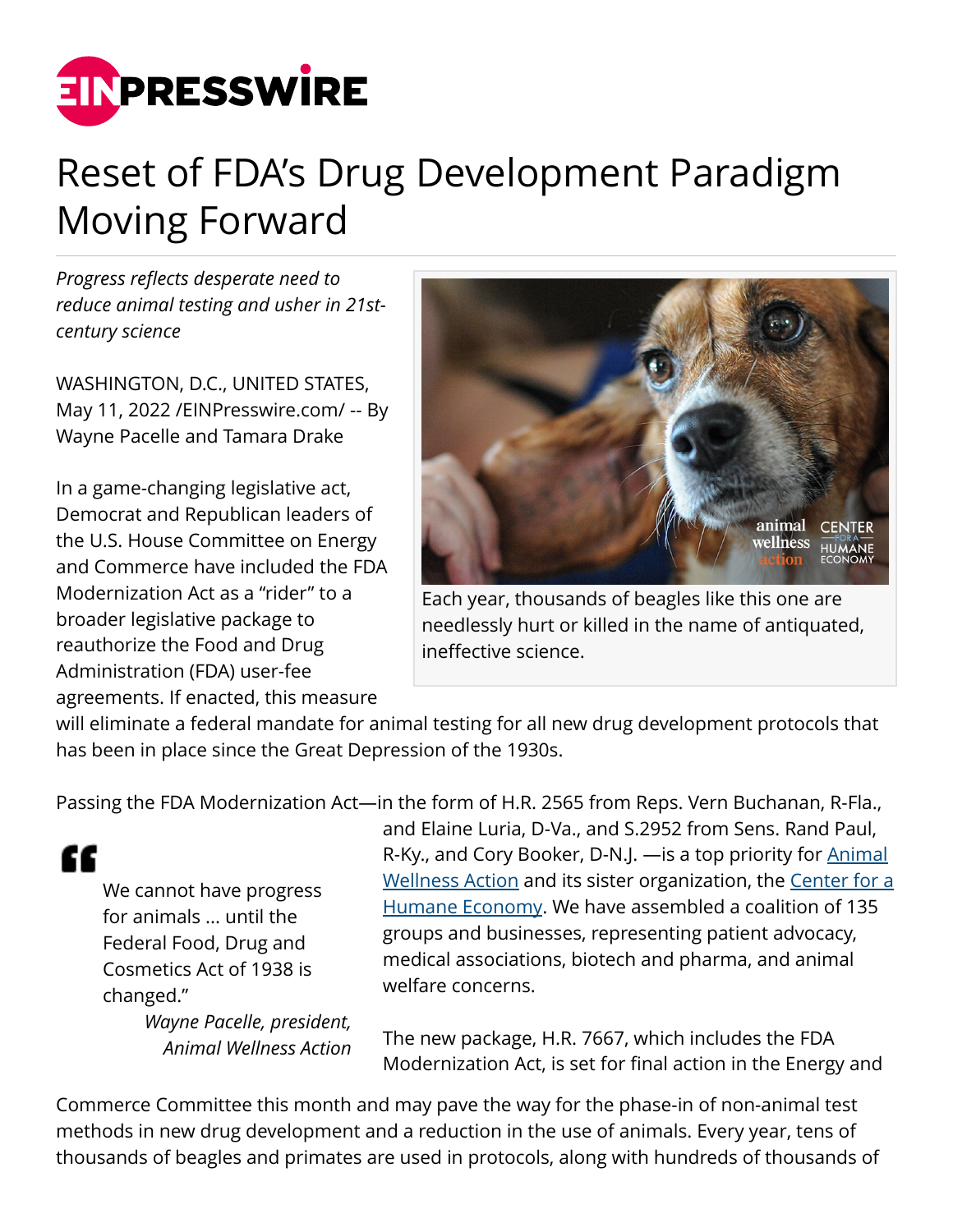other animals. The Senate is expected to introduce a parallel legislative package in the coming days, with the two chambers hoping to complete all work on the new policies by the end of summer.

We cannot have progress for animals in the realm of drug development until the Federal Food, Drug and Cosmetics Act of 1938 is changed. Should this reform be enacted this year, our task will be to apply the principles that undergird it—changing the culture at the FDA and in the pharmaceutical industry so that alternative methods are developed and put into practical use. It's been 83 years of required animal testing, hindering the movement toward 21st-century human-based biology.

There are hopeful signs that the FDA is paying close attention to the dramatic level of bipartisan support we've built for the FDA Modernization Act. In its write-up accompanying its 2023 proposed budget to the Congress, the agency states:

"New alternative methods have the potential to provide both more timely and more predictive information to accelerate drug development and enhance emergency preparedness for the benefit of U.S. patients, consumers, and animals. Additionally reducing the need for animal testing is a priority for FDA…."

The FDA has proposed a total of \$12.5 million in funding to advance alternatives to animal testing in its Fiscal Year 2023 budget, a \$5 million increase from 2022 levels.

In the FDA's budget justification for the prior year, "reducing animal testing" was mentioned once and "alternatives to animal tests" seven times. The use of that important vocabulary exploded in print in the agency's just-released budget for FY 2023. The budget justification mentions "reduction of animal testing" 27 times and "alternatives to animal tests" 62 times. That's a 10-fold increase in explicit references to language that recognizes the importance of moving away from animal testing.

Any fair-minded analysis shows that the current drug-development paradigm, built on the backs of animals, is archaic and counterproductive to our goals to allow Americans to live long, healthy lives.

• There is an abysmal 90 to 95 percent failure rate in human clinical trials after a drug has passed muster in preclinical animal tests.

· The timeline with animal testing is 10 to 15 years, and \$1 billion to \$6 billion in R&D capital costs, just to bring a single new drug to market.

• Adverse reactions to drugs are the fourth leading cause of death in the U.S.

• Most diseases have no cures, and a reliance on animal models may be hindering the pace in developing treatments to address long-standing human afflictions.

We know that Americans don't want to see animal testing conducted when alternative methods